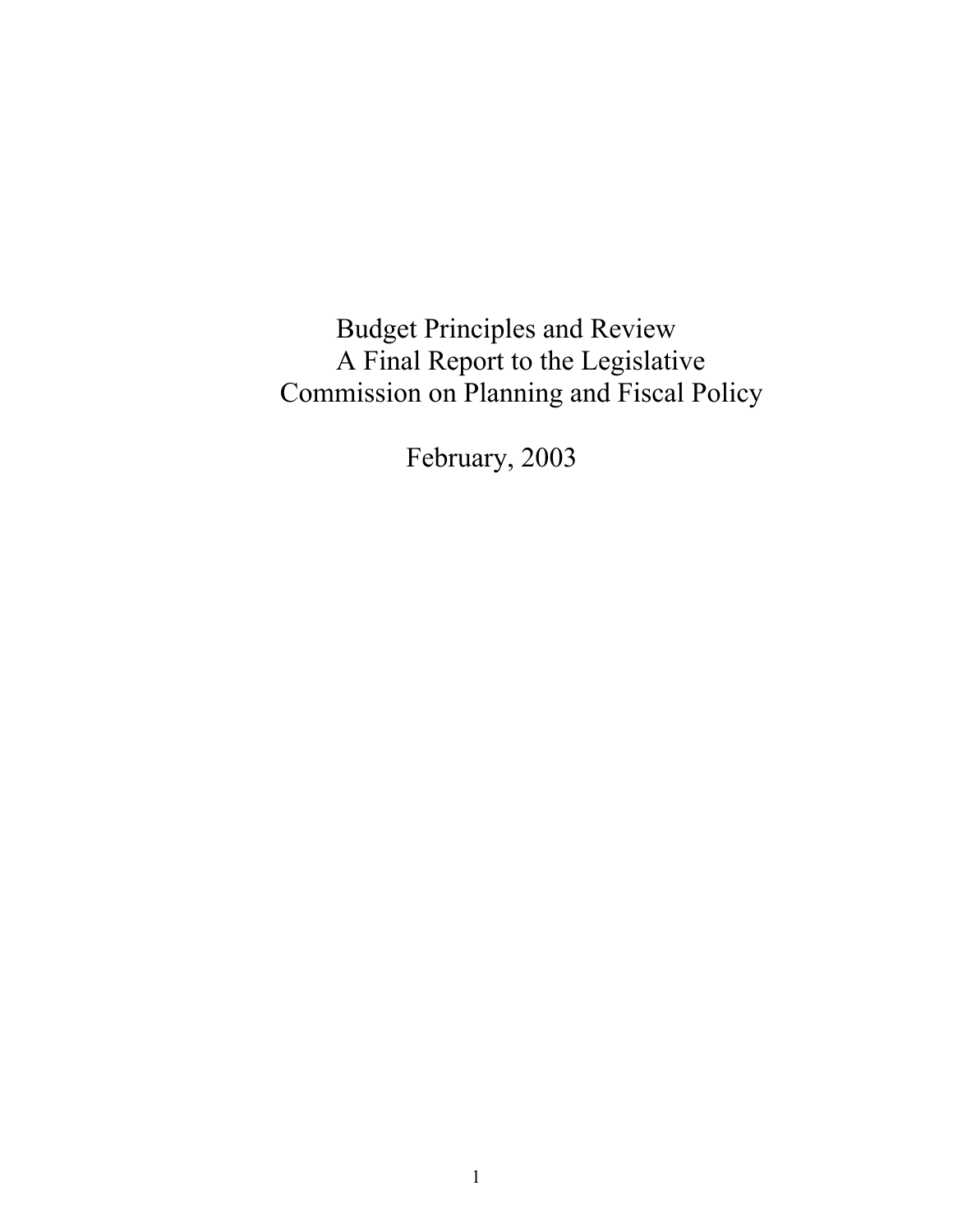### Introduction

This document is the final report to the Legislative Commission on Planning and Fiscal Policy required under legislation enacted in the1999 session. There are three sections to the report. The first section establishes guidelines to be followed when establishing statutory appropriations. Section two establishes guidelines to be followed when creating new funds and accounts in the state treasury. The third section describes budget rules followed by the Administration and the Legislature in developing and counting appropriations for both the current biennium and later fiscal years. As noted in this section, the year reference in this section need to be updated every two years.

 The guidelines contained in this document were formally adopted by the Commission on December 5, 2002.

This report was developed under the joint efforts of the Fiscal Analysis Department in the House, The Office of Fiscal Policy Analysis in the Senate, and the Department of Finance.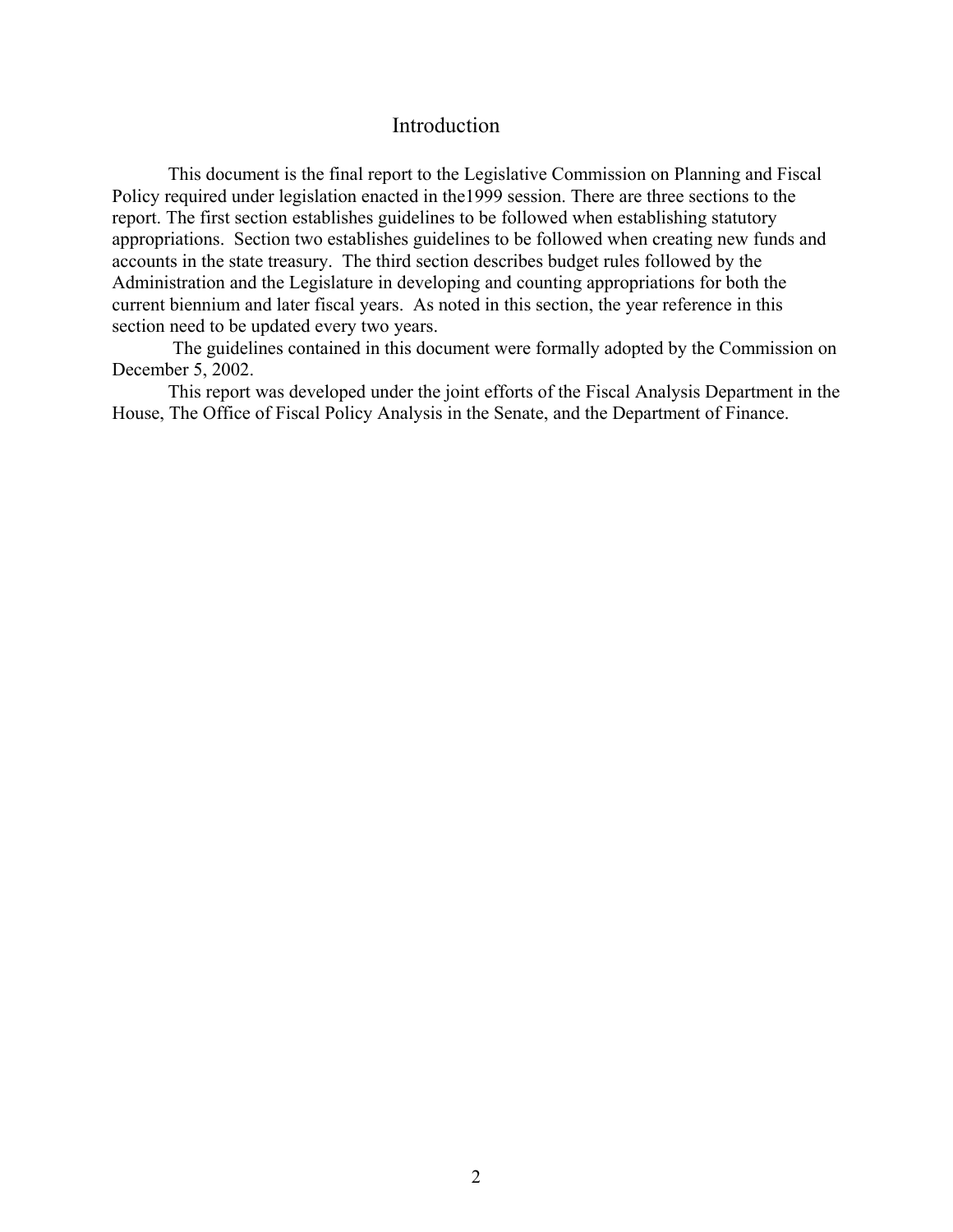# **Statutory Appropriations Guidelines**

# **Introduction**

A search of statutes indicates that here are nearly 350 citations of statutory appropriations in current law. In FY 2002, nearly \$9.7 billion was spent through statutory appropriations. Many of these expenditures, such as pension accounts, have very legitimate rationale for being statutory appropriations. Of the funds reported by the Department of Finance in the Consolidated Funds Statement, about \$5.8 billion or 33 percent of the total spending reported in that statement was in statutory appropriations.

## **Rationale for Standing Appropriations**

A direct appropriation requires an affirmative and periodic act by the legislature. Statutory appropriations are very different. While the initial act establishing a statutory appropriation (usually every two years) requires affirmative action, the appropriation remains in effect until the legislature either decides to change the original law or until a sunset takes effect. This difference has a significant bearing on the way statutory appropriations are treated in the budget process. Statutory appropriations are often assumed as given. As a result, some statutory appropriations, especially those with a dedicated revenue source, receive very little legislative oversight or scrutiny.

The rationale underlying legislative decisions to make an appropriation statutory in the first instance vary. Reasons include:

A. To prioritize programs in the appropriation process. A statutory appropriation places the receiving program first in line to use available resources. This implies that the program is considered so important that the legislature treats its funding as nearly automatic. A good example of this rationale is the statutory appropriation for debt service on state bonds. A reduction in a statutory appropriation requires an enactment of legislation. On the other hand, direct appropriations require enactment of legislation for the appropriation to occur.

B. To assure certainty to the recipients of the resources. Programs funded by statutory appropriation are more certain of receiving an appropriation than programs funded through direct appropriations. This result is a function of the budget process. While statutory appropriations can be changed by the legislature, because they do not require affirmative action they are not as integral a part of the policy tradeoffs that characterize direct appropriations.

C. To prevent something else less desirable from occurring. Constitutional or federal requirements may cause an undesirable action to occur without a statutory appropriation. For example, the state constitution requires a statewide property tax levy to be imposed to cover state bond debt service if appropriated funds are inadequate. While a direct appropriation could be used to fund the debt service, the actual needs are uncertain at the time of the appropriation process. A statutory appropriation makes a statewide property tax much less likely to occur.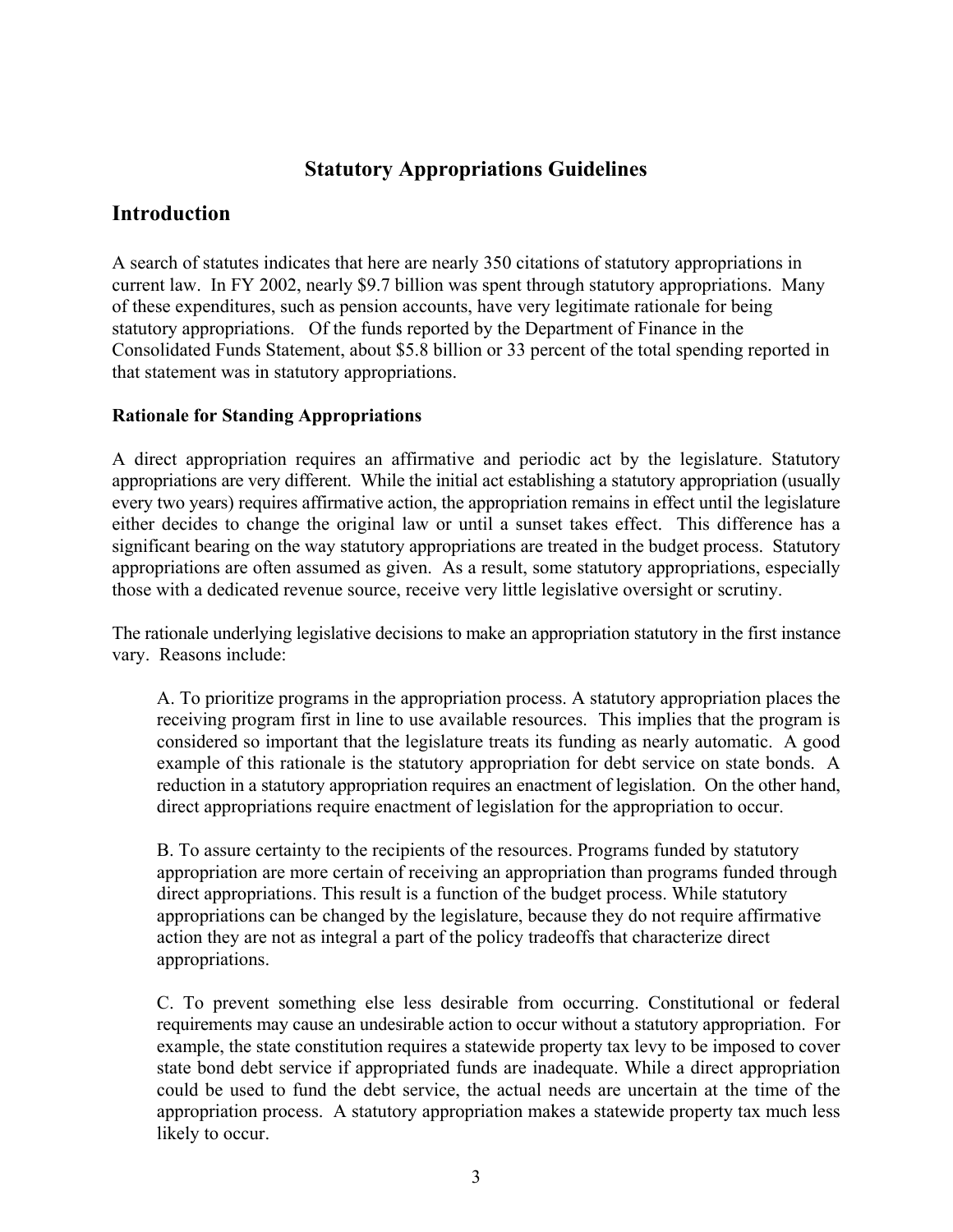D. To cover the operating costs related to large fixed expenditures of recipients. Some statutory appropriations are related to large capital expenditures made by recipients. One example is the statutory appropriation for a subsidy for ethanol plants. Without some security of resources of more than two years in advance these projects might not be undertaken.

E. To match erratic revenues with spending. Many statutory appropriations simply make available for spending revenue from fees raised for a certain purpose. If the fees are erratic or there is difficulty forecasting the amount in order to make a direct appropriation, a statutory appropriation may be used to match needed expenditures to revenues.

F. To match appropriations with needs. Some programs serve clients where demand is hard to forecast. Rather than make a direct appropriation and deal with deficiencies as they occur a statutory appropriation is used to cover any shortfall. Many tax aids and credits work this way.

G. To respond to uncontrollable resources. Federal funds must be spent according to the requirements of federal law. The legislature or the executive branch may have very little discretion. A statutory appropriation makes this money available for the purpose specified in federal law.

#### **Criteria for Open or Standing Appropriation Standards**

Each of these reasons has been used to justify placing statutory appropriations into law. But there are no standards to use to determine when the reason is appropriate. For example, under letter A, how important does a program need to be to funded with a statutory appropriation? What guidelines should legislators use to make that judgment? Under letter B, how much uncertainty must exist to justify use of a statutory appropriation rather than a direct appropriation. Under letter E, how erratic do receipts need to be? Under letter F, why not use the deficiency approach for any shortfalls in a direct appropriation? Under letter G, direct appropriations of federal funds would allow legislators to more closely align appropriations for state and federal programs.

Why are standards or guidelines important? The reason is discussed throughout the rationale above. Statutory appropriations are automatic, do not require an affirmative act by the legislature, and place some programs ahead of others in the budget process. The reasons why an appropriation was made statutory at one point in time may no longer be valid. These facts may distort the policy debate when the legislature is determining budget priorities.

# **Improved reporting and review should be developed for oversight and control of statutory appropriations.**

A separate well-defined executive-legislative branch process should be established to identify and report based on current information resources that meet appropriately defined needs. The basic operating activity of each statutory appropriation is captured in the accounting system. Joint agreement is needed to identify sufficient information necessary for legislative oversight and control and to improve in formation access. Better and timely information will provide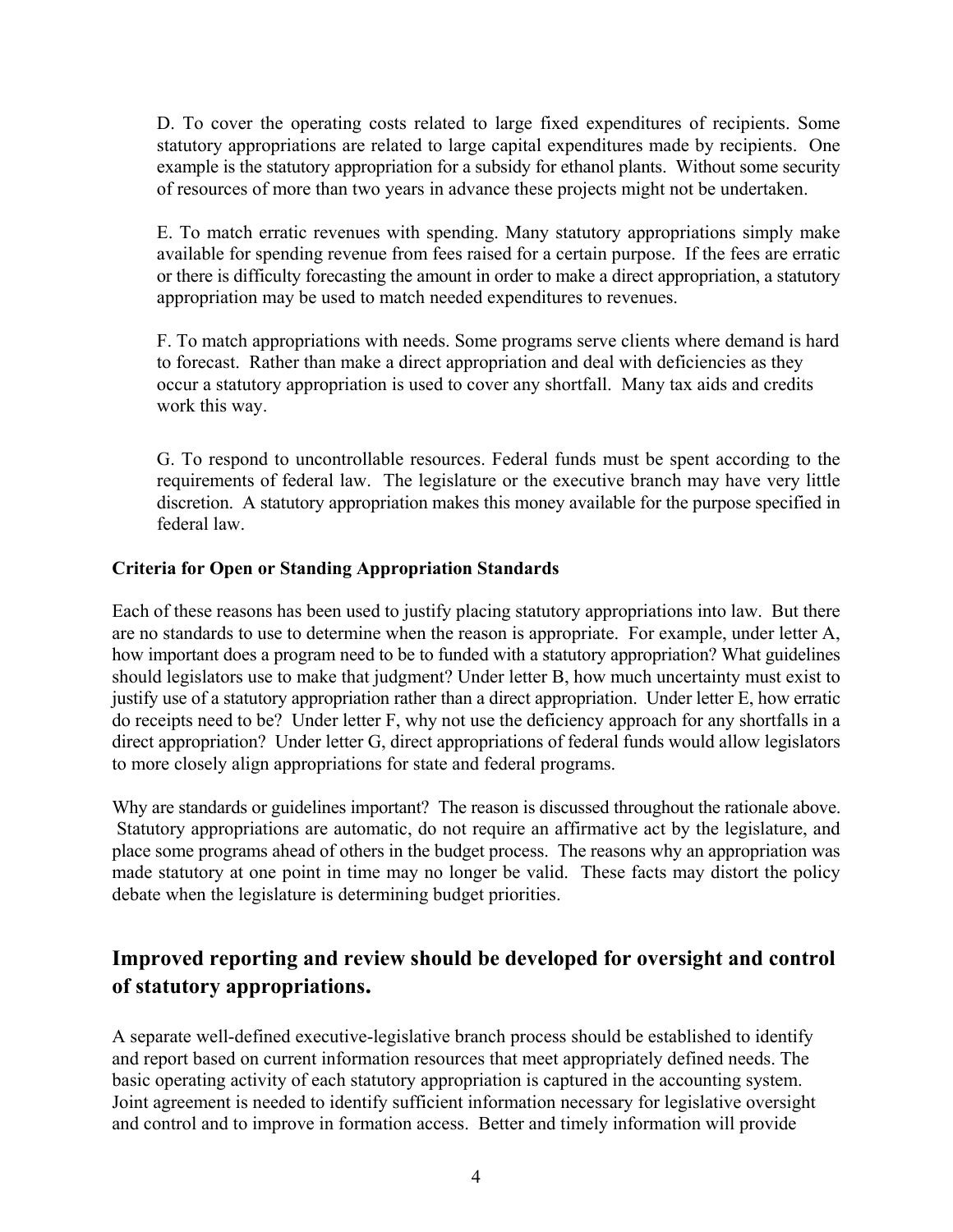legislators and legislative staff with the opportunity to review the activities associated with statutory appropriations.

- A. A review of statutory appropriations should be conducted within the respective legislative committees. A schedule for reviewing statutory appropriation should be determined by the respective committees over a 4 - 8 year period. As an alternative, the review schedule could include a stratified schedule where statutory appropriations are reviewed every 2, 4, 6, or 8 years based on size.
- B. Additionally, an annual review should be conducted be conducted on all accounts carrying substantial balances between fiscal years at year-end.
- C. If a review suggests that a statutory appropriation is no longer necessary or desired, the activity should be funded with a direct appropriation

# **Appropriation definitions and use of the terminology should be standardized. The following definitions are commonly used in the Governor's Biennial Budget documents and current accounting practices**.

A. "**Statutory Appropriation**" refers to the authority to spend resources that is codified in state statute, rather than session laws. This means the expenditure authority is ongoing and not dependent on the passage of an appropriations bill each biennium. Typically, statutory appropriations are made in dedicated receipt activities, but are also applicable to situations where state resources are perpetually made available for spending. Statutory appropriations are displayed in the Governor's biennial budget as " Statutory Appropriations" and are generally based on anticipated receipts within an agency's budget. These codified appropriations are processed in the accounting system annually based on agency estimates -- without legislative action.

*Statutory Appropriations generally should not be established in the general fund, and all current statutory appropriations in the general fund should be reviewed for possible change to a different fund.*

B. "**Direct Appropriation**" is an appropriation made in biennial or annual budget bills and is for a limited period of time, usually within the biennium.

C. "**Open Appropriation**" refers to the authority to spend an unspecified amount of resources to meet a program's objective or a constitutional requirement. These resources are typically made available when an agency provides a forecast of the estimated need. These open appropriations are reported in the Governor's biennial budget as " Open Appropriations". Approval of the funding is made using agency estimates and documentation that establishes the funds in the accounting system. Rather than canceling at year-end, any excess dollars are processed as a reduction in the appropriation amount, rather than a cancellation.

D. "**Standing Appropriation**" is the authority to spend a pre-determined dollar annual amount for an activity for a specific period of time or indefinitely. (Example: MS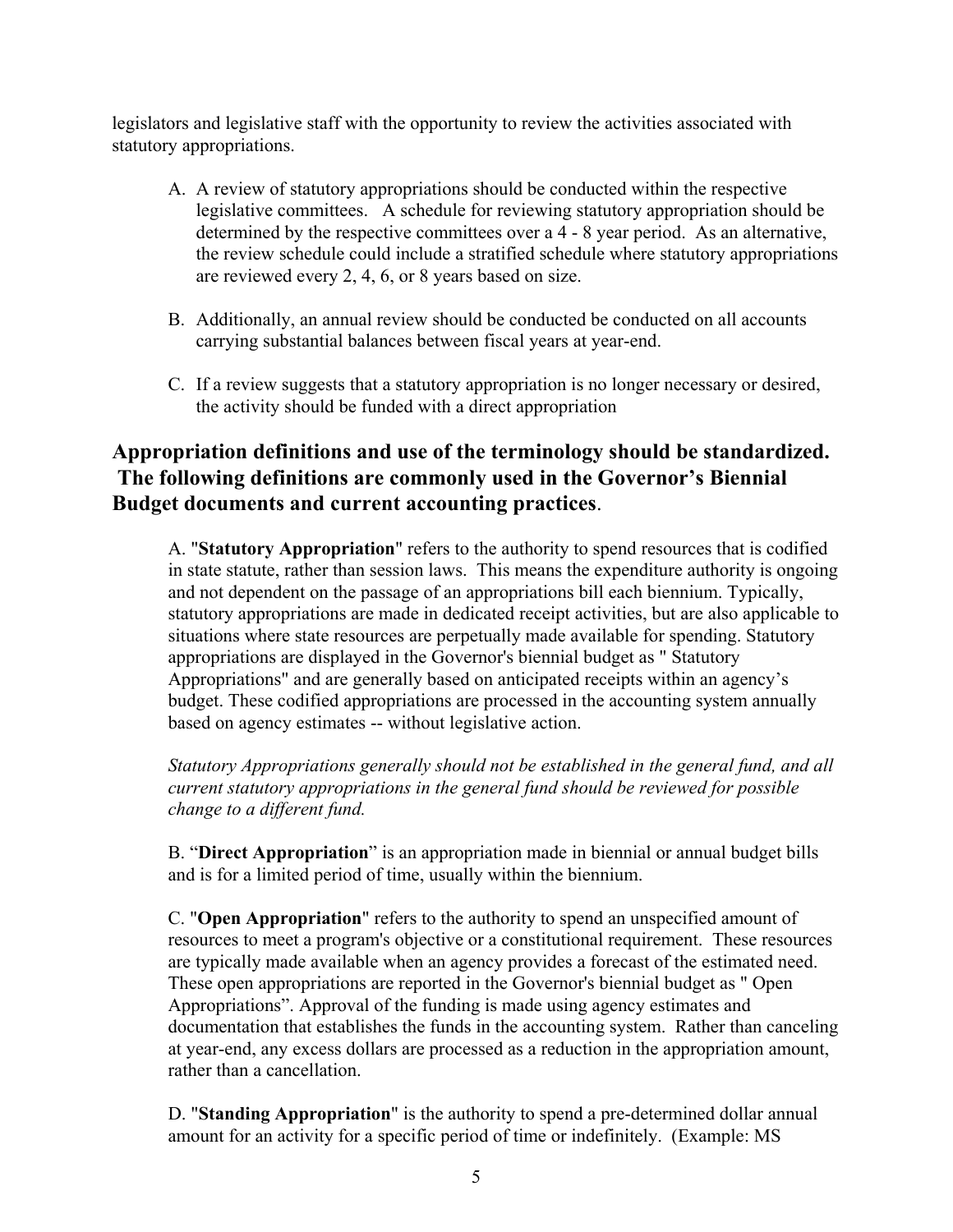240A.08 Appropriation…."\$750,000 is appropriated annually from the general fund to the Minnesota amateur sports commission for the purpose of.…."

# **Specific Recommendations**

- **1**. Statutory appropriations should be established when:
	- A. The activities funded by the appropriation are outside of the scope of normal agency operations and would be discontinued if the dedicated revenues were no longer available.
	- B. Constitutional requirements would trigger automatic state obligations or levy new taxes.
	- C. Revenues and expenditures are difficult to predict and appropriate directly.
	- D. Legal or regulatory requirements prohibit the co-mingling of funds.
- **2.** Statutory appropriations should be subjected to legislative reviews through:
	- A. Systematic analysis of all newly created statutory appropriations after 4 years.
	- B. Periodic and systematic analysis of each statutory appropriation at least once every eight years.
	- C. Alternatively, placing a sunset date in the statutory appropriation.
- 3. Control and oversight of statutory appropriations should be performed by:
	- A. Establishing standards for annual and interim reporting of statutory appropriation activity.
	- B. Training legislative staff in proper use of system information and tools to access the information.
	- C. Provide increased access to necessary statutory appropriation information by modifying current or developing new budget reporting.

*4.* Minnesota Statutes, section 3.23 should be modified to conform with current day, commonplace usage and definitions, limiting the term "standing" to specific class of appropriations defined above.

## **3.23 Appropriations.**

 A standing statutory appropriation, within the meaning of this section and section 3.24, is one which sets apart a specified or unspecified and open amount of public money or funds of the state general fund for expenditure for a purpose and makes the amount, or part of it, available for use continuously and at a time more distant than for a period of time beyond the end of the second fiscal year after the session of the legislature at which the appropriation is made.

 Every appropriation stated to be "annual appropriation." "payable annually,' appropriated annually,""or "annually appropriated," and every appropriation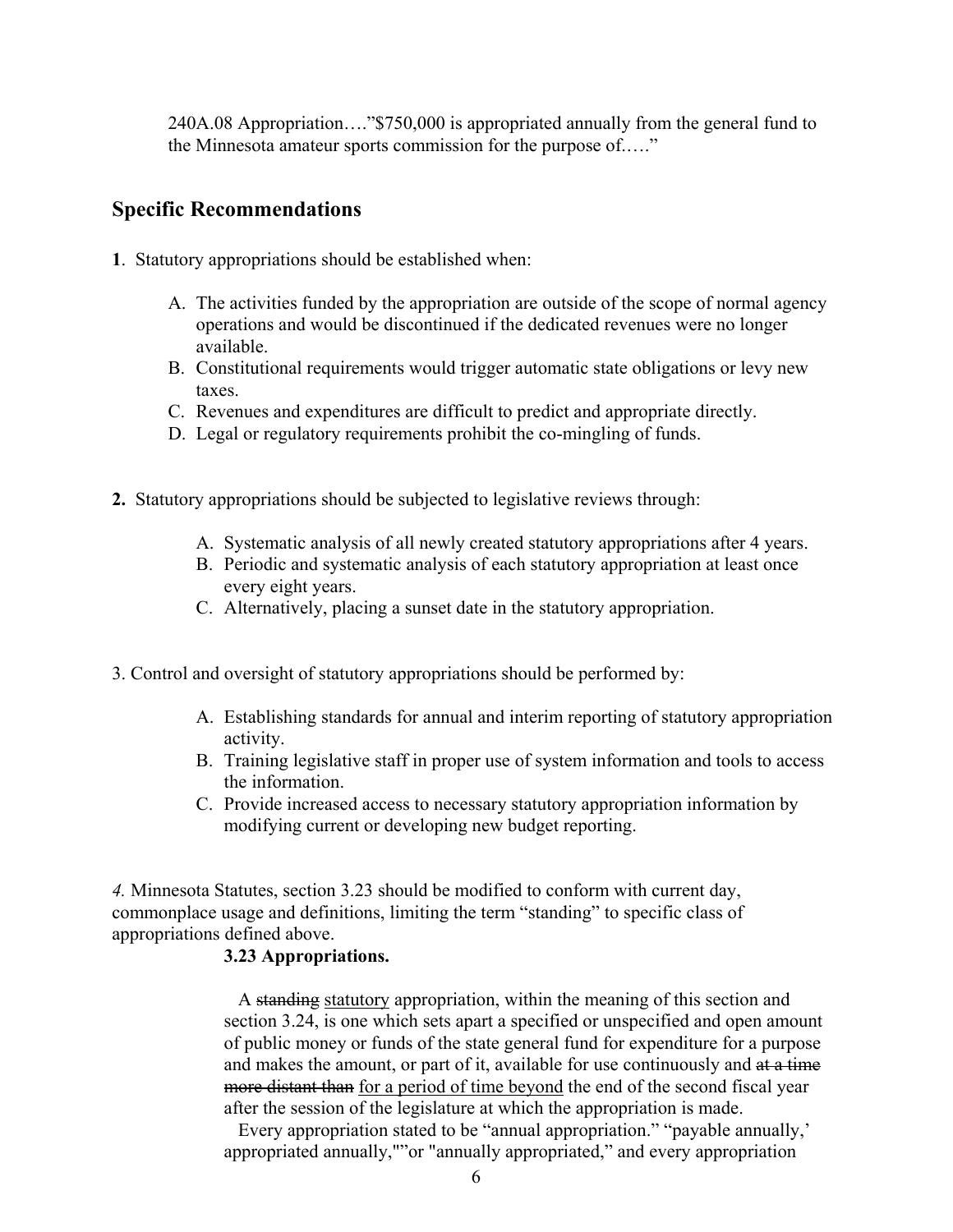described by equivalent terms or language is a standing statutory appropriation as defined by this section.

5. Consideration should be given to limiting the broad statutory appropriation authority in Minnesota Statutes, section 4.07, Subdivision 3, regarding the appropriation of federal funds.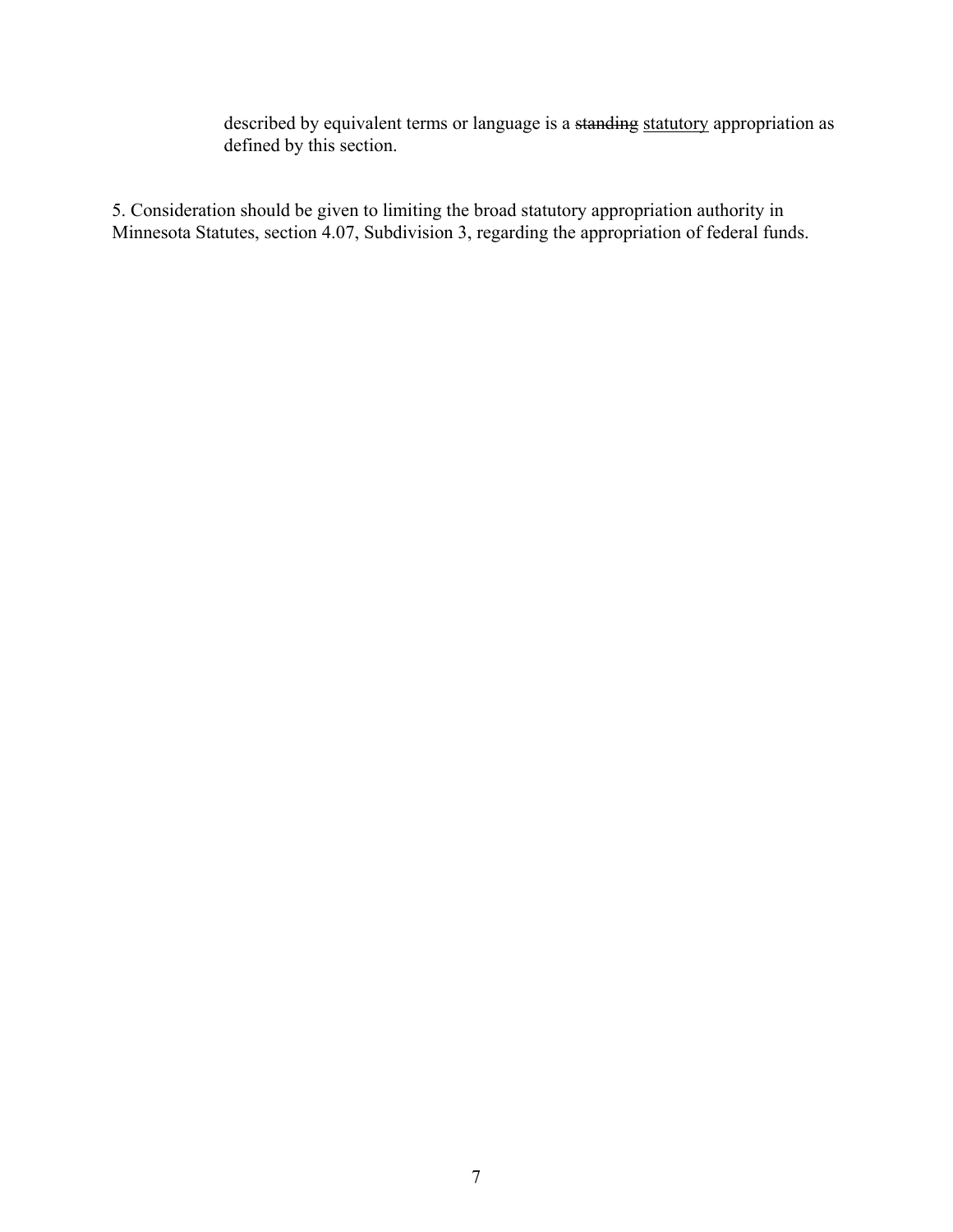# **Guidelines for Creating and Evaluating Funds and Accounts**

#### **Introduction**

This section presents a general background of government budget and accounting principles and concepts. The document is not an accounting manual that defines accounting rules to be applied to state government spending and revenue transactions. The development of these rules is clearly the role of the Department of Finance and other government accounting agencies such as the Government Accounting Standards Board (GASB). Rather, this document describes the accounting structure and how it affects the budget decision process as a fiscal policy issue. Accounting principles are considered because they inform policy deliberations. These are broad principles that are appropriate for policy issues, not minor rules that are required for day-to-day operations.

Why is this background important? First, it provides the context needed to understand state accounts and funds. Second, it provides a context for analyzing state accounts and funds. What is the rationale for the current structure? How does it affect the decision process? Are there ways to simplify the structure to facilitate priority setting? This background can aid in the development of criteria to evaluate the current fund and account structure. These criteria could also be used in the future as new funds and accounts are developed.

## **Funds and Accounts Definitions**

Governmental accounting systems are organized and operated on a fund basis. A fund is the basic unit used to segregate resources and expenditures in the state treasury. A fund is defined as:

A fiscal and accounting entity with a self-balancing set of accounts recording cash and other financial resources, together with all related liabilities and residual equities or balances, and changes therein, which are segregated for the purpose of carrying on specific activities or attaining certain objectives in accordance with special regulations, restrictions or limitations.<sup>[1](#page-7-0)</sup>

There are other related entities that have some of the same characteristics as a fund but do not fully meet the definition. The general purpose of these entities is to segregate resources and restrict expenditures to clearly identifiable purposes. These entities include a number of specifically defined accounts reserves, and dedicated revenues with related restricted expenditures. In each case, revenue is dedicated or appropriated, spending is restricted and any balance remains in the account and does not cancel to the general or other fund.

## **Number of Funds**

Are there accounting rules that should be applied when establishing funds, accounts and reserves? (The remainder uses the term funds but for simplicity this is meant to include separate

<span id="page-7-0"></span><sup>&</sup>lt;u>1</u> <sup>1</sup>Hay, Leon, Accounting for Governmental and Nonprofit Entities, Homewood, Illinois 1989, p13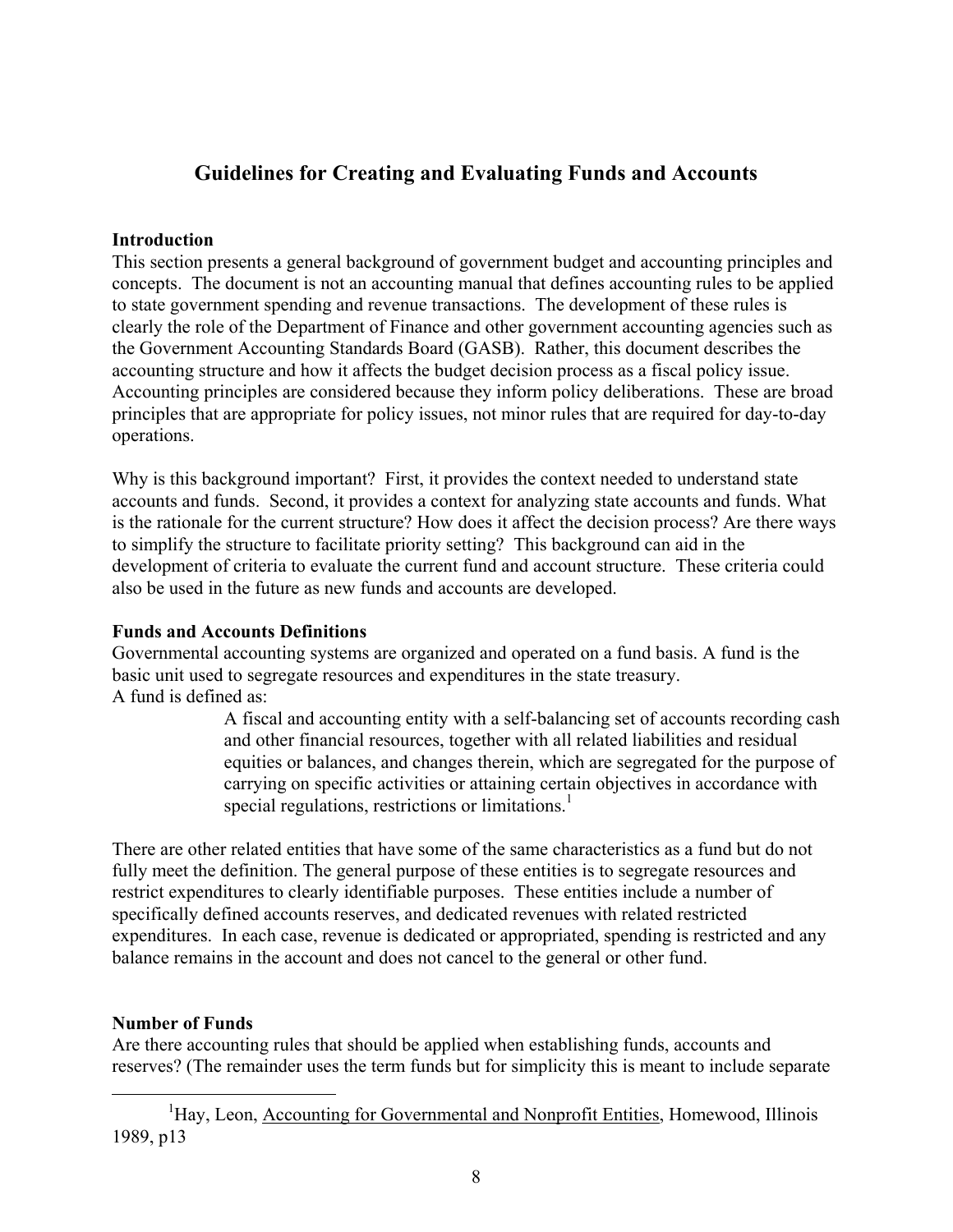accounts and reserves.) The general rule is that the number of funds should be as few as possible.

"Governmental units should establish and maintain those funds required by law and sound financial administration. Only the minimum number of funds consistent with legal and operating requirements should be established, since unnecessary funds results in inflexibility, undue complexity, and inefficient financial administration."<sup>[2](#page-8-0)</sup>

According to the National Conference of State Legislatures:

"Having a large number of separate funds is a relic of  $19<sup>th</sup>$  century state budgeting, when the practice was to assign a revenue source and a fund to each of the many different activities and to get along without a comprehensive budget. A large number of funds unnecessarily complicates revenue forecasting, budgeting and accounting, and is likely to confuse the public. Money management can be a profitable revenue source for state governments; consolidated fund management can simplify it"

We can dismiss an examination of the legal aspects of fund establishment. If a fund is established in law, it is legal. The policy issue presented each time a fund or account is established is the inherent conflict between the reasons the new account is established and increased inflexibility, complexity and inefficiency that generally results from the expansion.

 How many funds should there be? In the simplest possible situation, a governmental unit could be in conformity with generally accepted accounting principles if it used a single fund, the General Fund, to account for all events and transactions.<sup>3</sup> But there are very good reasons for more than one fund. These are:

- *Constitutional -* the state's constitution establishes separate funds which controls the actions of the Legislature. The several transportation funds, the Permanent School Fund, the Permanent University Fund, and the Environment and Natural Resources Fund are examples of constitutionally established funds.
- *Federal Requirements*  There may be requirements under federal law to segregate resources from the federal government into a separate fund.
- *Policy Reasons* There may be policy reasons to establish a separate fund. One may be to improve control and oversight. A separate fund may enhance the Legislature's ability to maintain proper oversight. A second reason may be to address the concerns of interest groups affected by a related tax or fee increase. A third reason may be that the new spending activity is significantly different from general fund spending so that a new fund is required. Since new funds create other problems identified above, these reasons should be well articulated and should demonstrate a clear need for the separate fund. A fund should not be established when the accounting system can accomplish the same goals. Funds established for policy reasons should be reviewed periodically to

<span id="page-8-0"></span> <sup>2</sup>  ${}^{2}$ Hay, P14

<span id="page-8-1"></span> $3$ Hay, P 14. A single fund would also require at least two separate accounts for long-term debt and the value of fixed assets.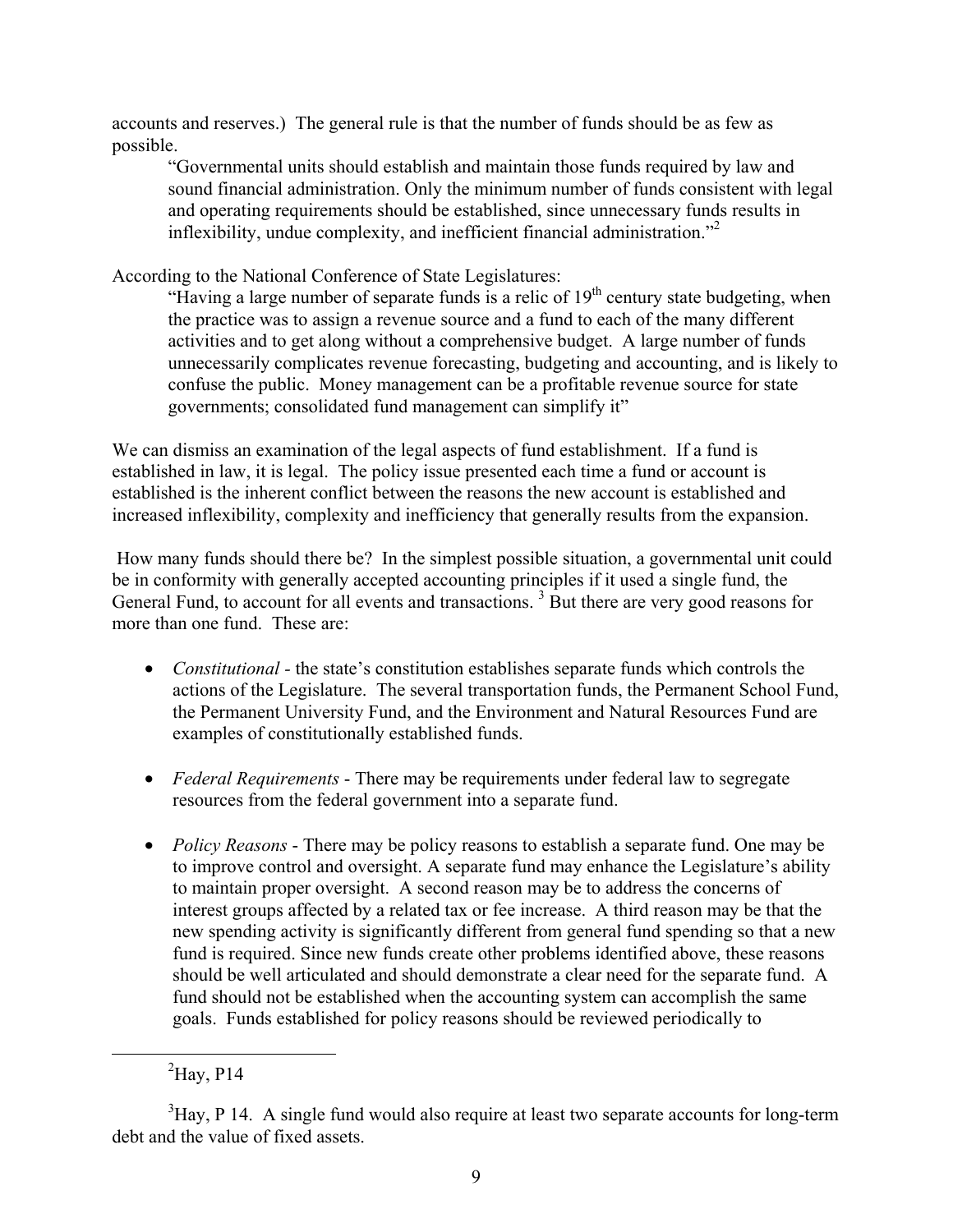determine whether those reasons remain valid. For example, a fund may be established to segregate revenue for a specific need. Once that need is met the separate fund should be abolished and the revenue should be deposited in the general fund.

*Accounting Purposes*- Government accountants have identified eight different types of funds that are useful for sound accounting administration. These are:

 1) General Fund - to account for all financial resources except those required to be accounted for in another fund.

2) Special Revenue Funds - to account for the proceeds of specific revenue sources (other than major capital projects) that are legally restricted to expenditures for specified purposes.

3) Capital Projects Funds - to account for financial resources to be used for the acquisition or construction of major capital facilities (other then those financed by proprietary funds and trust funds).

4) Debt Service Funds - to account for the accumulation of resources for, and the payment of, general long term debt principle and interest.

5) Permanent Funds – to account for resources that are restricted to the extent that only earnings, not principal, may be used to support that program.

6) Enterprise Funds *-* to account for operations (a) that are financed and operated in a manner similar to private business enterprises - where the intent of the governing body is that the costs (expenses, including depreciation) of providing goods or services to the general public on a continuing basis be financed or recovered primarily through user charges; or (b) where the governing body has decided that periodic determination of revenues earned, expenses incurred, and/or net income is appropriate for capital maintenance, public policy, management control, accountability, or other purposes.

7) Internal Service Funds - to account for the financing of goods or services provided by one department or agency to other departments or agencies of the governmental unit, or to other governmental units, on a cost reimbursement basis.

8) Trust and Agency Funds - to account for assets held by a governmental unit in a trustee capacity or as an agent for individuals, private organizations, other governmental units, and/or other funds. These include pension, investment trust and agency funds.

The last type, Trust and Agency Funds, usually comprise pension funds but may include other funds with similar fiduciary responsibility. Types six and seven are referred to as proprietary funds and are usually tied to some activity by a state agency that sells goods or services internally or externally. Types three and four are quite specific and deal with capital projects and the servicing of debt for those projects. The first two types, the general fund and special revenue funds are the types where the proliferation of accounts, reserves and dedication occurs.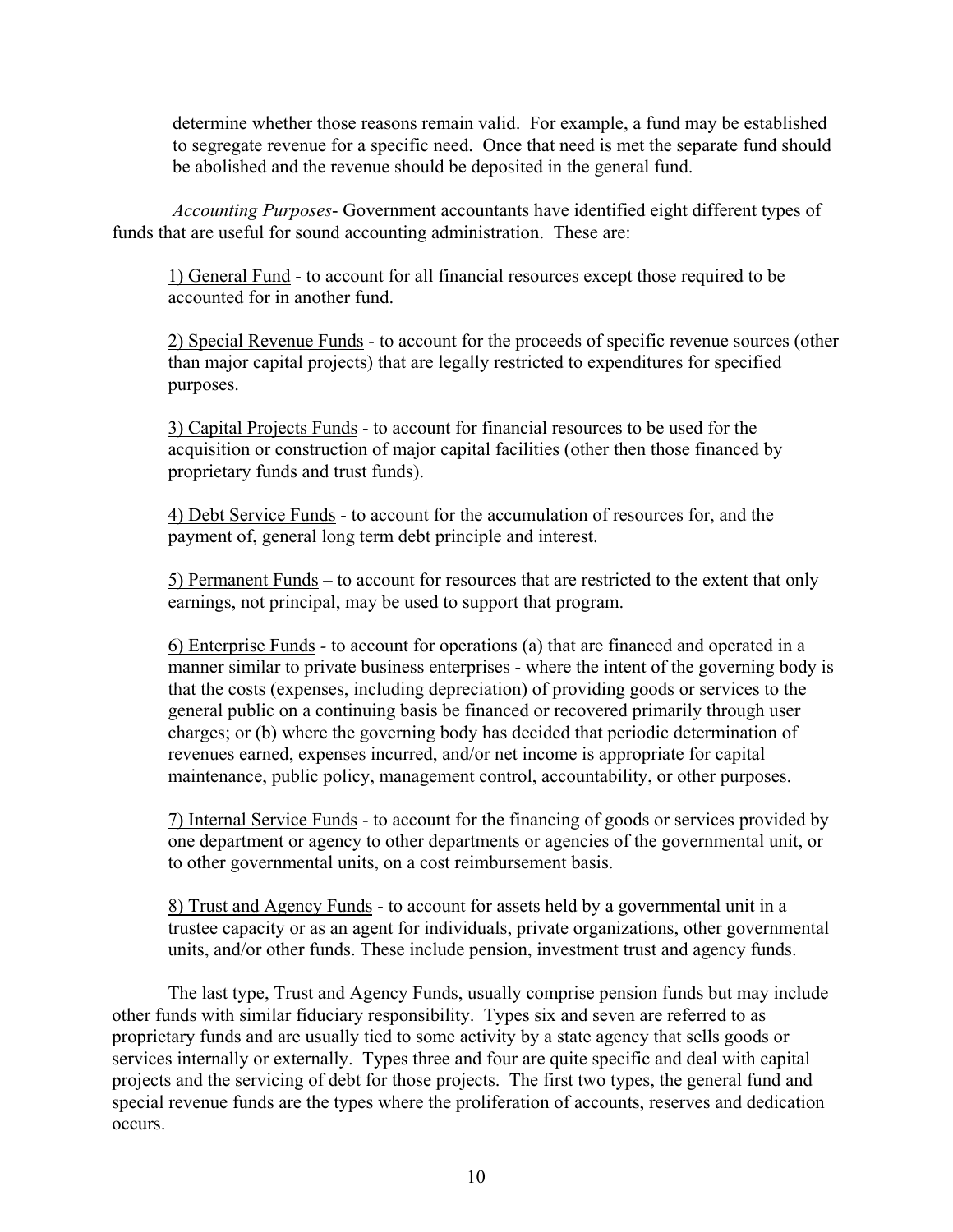#### **Fund Related Problems**

What occurs when the number of funds operated by state government grows? The following are possible outcomes:

- *Complexity and Budget Priorities* As the number of funds increase, setting the budget at the macro level becomes more complex. Setting overall budget targets is the essence of the prioritization process of the Legislature. Should more resources be put into education and housing or into tax reductions? Setting program priorities becomes difficult when there are one or two funds to consider. An expansion in the number of funds currently in law significantly exacerbates this problem. Without giving consideration to all resources, the priorities ostensibly established for the general fund may not in fact be reached in the end.
- *Public Accountability* A complex accounting structure makes it more difficult for the public to understand the system. Government, unlike the private sector, does not have the information produced by the marketplace to demonstrate that it is performing efficiently. While there is much more to accountability than an accounting system, a system more complex than needed makes public accountability more difficult.
- *Inflexibility* Resource balances may be tied up in separate funds and could be made available for other priorities, but identification can be difficult. The inflexibility created by the separate fund may prevent priorities from being fully met.
- *Program Funding Confusion* Government is a complex business, and often a program structure used when allocating resources can be difficult to understand. Programs may receive resources from a number of funds or accounts. At times, the extent of these resources may not even be known to the decision makers and a program may receive more resources than decision makers would have otherwise chosen. Creating complex funding schemes can only make understanding the process more difficult.
- *Inefficiency* Inflexibility and complexity may result in inefficient allocation of resources. Since government is under a great deal of pressure to use taxpayers' resources efficiently, the accounting structure should not hinder the allocation process.

## **Recommendations**

**1. Fund and Account definition should be standardized. If the intent is gather data for control or reporting information at the account level, the word "account" should be used rather than the word "fund".**

## **2. The following criteria should be considered before a "fund" is created.**

A. Does the law require the agency to establish a new fund? - *legal requirement*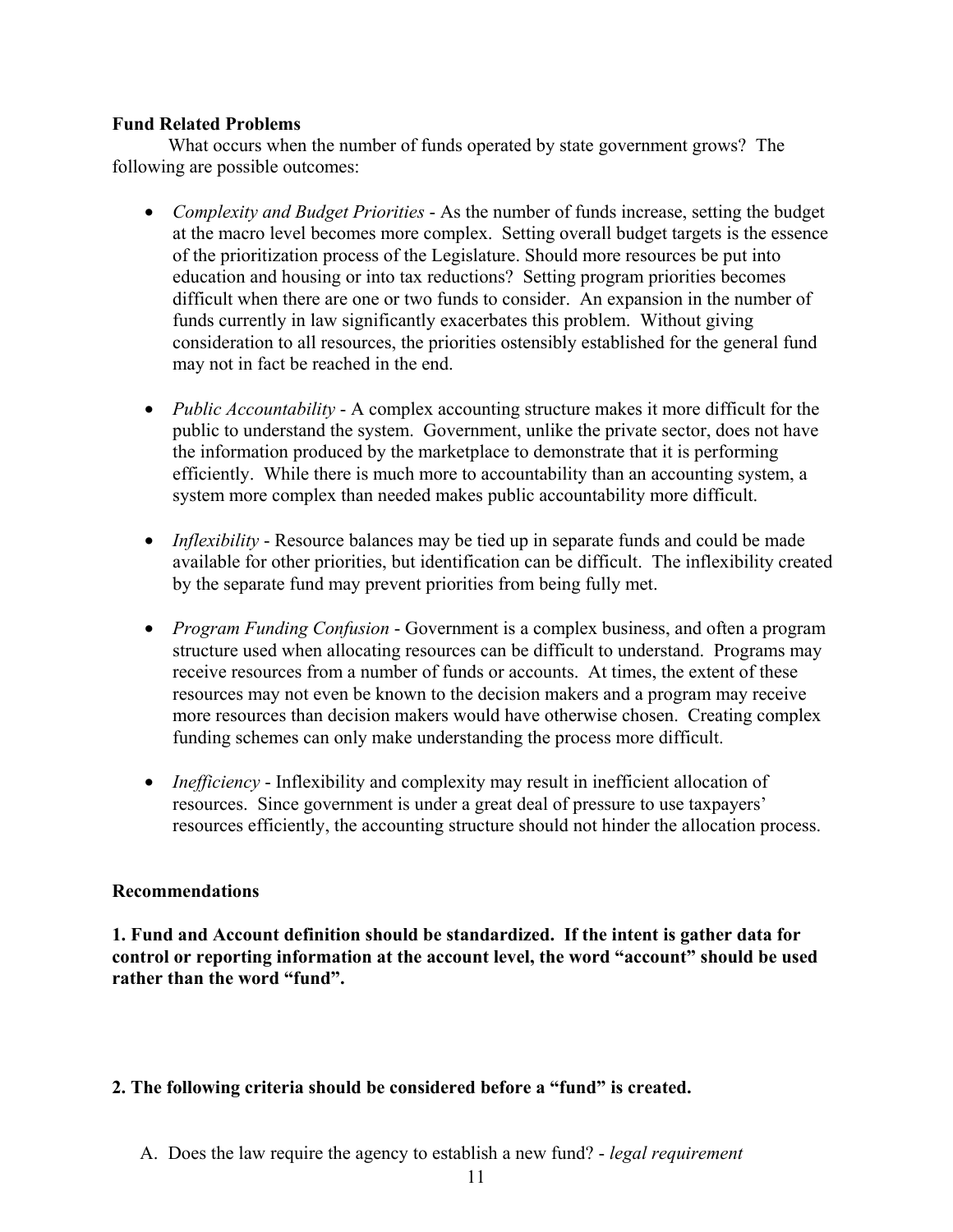- B. Will the fund need to create discrete financial statements? *GAAP requirement*
- C. Does an agency currently use a separate side system to duplicate accounting information to facilitate fund reporting? - *efficiency*
- D. Will the new fund improve information necessary for the agency's management of resources? - *information*
- E. Does the activity require the tracking of assets or liabilities beyond the fiscal year?  *continuity*
- *F.* Are activities across agency lines going to be consolidated for reporting purposes? *multiple entities impact*
- G. Will the activity, as a fund, have sufficient resources to make timely payments on its obligations? - *cash flow requirements*
- H. Will the activity be material in relationship to other funds so as to require that it be tracked discretely? - *materiality*
- I. Will there be appropriations made from an accumulated balance of which any unused portion will cancel back? - *appropriations*

# **A "fund" should be created or continue to exist when a majority of the following criteria apply:**

- A. If either the revenues or expenditures of the activity will exceed \$10 million dollars.
- B. If the activities create assets or liabilities that will continue beyond a normal budget cycles.
- C. If multiple agencies will be involved in collection or use of fund resources.
- D. If there are enough resources available to cash flow the activity when the program begins operating.
- E. If a separate fund is necessary to comply with constitutional requirements, federal regulatory requirements, or generally accepted accounting principles.

While the limit on creating funds based on size is a reasonable beginning point, it is difficult to establish an absolute threshold on the dollar values necessary to create a new fund. However, it is more appropriate to ask if the new activity is material enough in relationship to other activities so as to require a new fund. The Department of Finance has been using \$10,000,000 as the guide in discussions of materiality.

The ongoing nature of an activity is an important criterion. But since all funds are subject to legislative intervention, it is also appropriate to specify the creation of a new fund if the activity will create new assets or liabilities that will extend beyond the normal budget cycles.

The complexity of a program and the necessary level of oversight again are difficult criteria to objectify when deciding on the need to create a new fund. It may be more appropriate to respond to this recommendation in two parts: complexity and oversight.

The complexity of the program would include the number of agencies that will participate in the collection and use of resources in the fund. The complexity of the program may also include the regulatory requirements imposed on the activities by federal agencies, e.g. entitlements, pensions.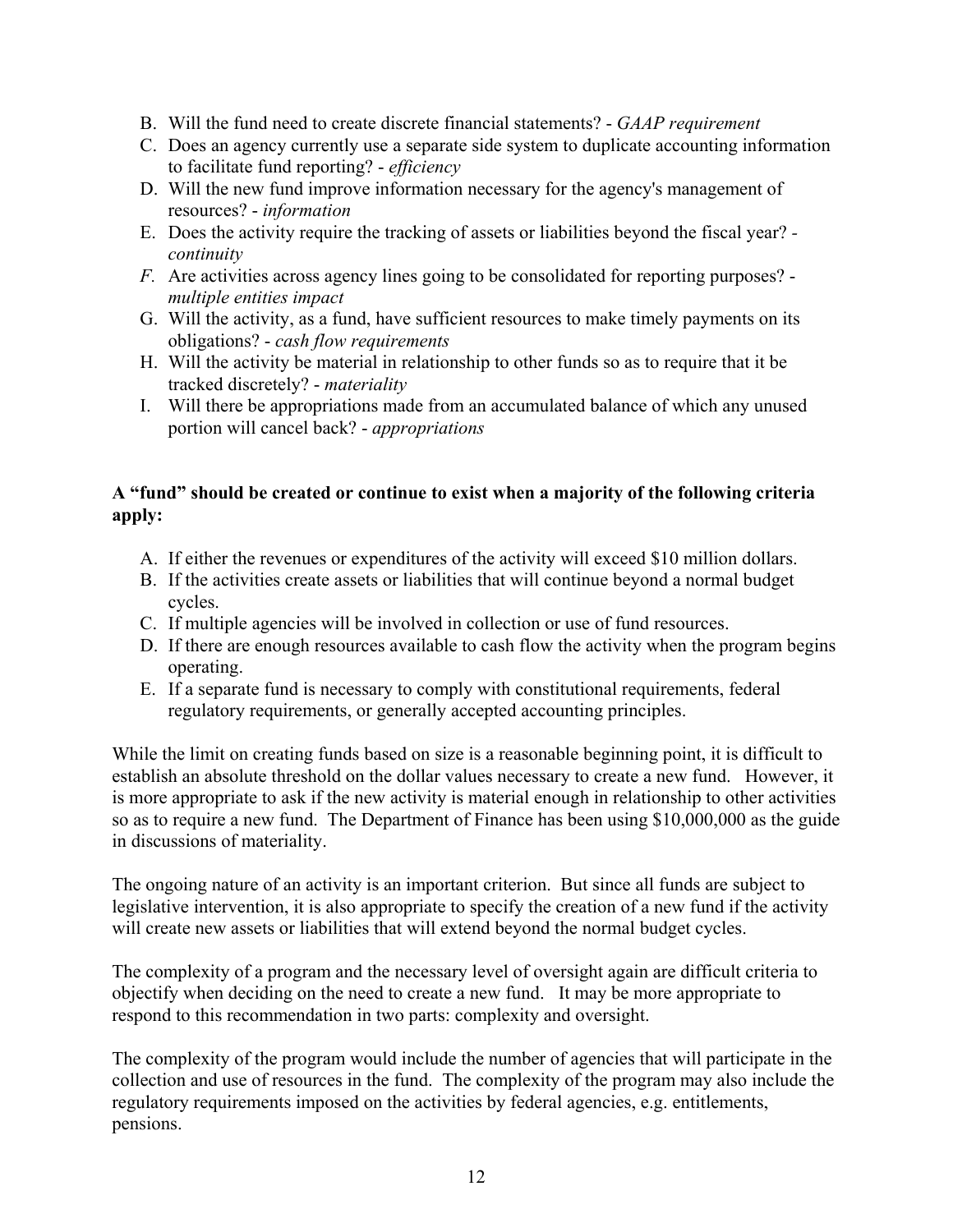Despite the use of terms in statute, some agencies have administratively requested that a fund be created to maintain the discrete accounting information necessary to report by "account". The creation of a fund to respond to the creation of each new "account" in law would result in many new funds being created each legislative session. While the creation of funds may make oversight easier, that is not practical or desirable tin light of other goals e.g. simplification.

## **3. The use of the term "account" in statute or appropriations law should limited since there is no automatic mechanism to manage or report on them outside of their individual agencies.**

The general purpose of "accounts" has been to segregate resources and restrict expenditures to a clearly identified purpose. Generally, amounts are either dedicated or appropriated, spending is restricted to a specified purpose, and any balances do not cancel to the general fund or other funds.

Where necessary for oversight and reporting "accounts" may be created:

- A. Revenues or resources of an "account" should be limited and collected into one MAPS appropriation account.
- B. Authority for spending the resources of an "account" should be authorized by specific transfer authority.
- C. Alternatively, if multiple appropriations with dedicated receipts are designated as an "account" the individual appropriation accounts should have specific dedicated receipt caps.
- D. Agencies with an "account" must designate a unique identifier to be used on all MAPS appropriation accounts included in the "account' in order to aggregate information for reporting and management purposes.

The most effective oversight and reporting are created by individual direct appropriations. "Accounts" are not practical oversight mechanisms since there is no counterpart in the MAPS chart of accounts and there are no automatic reporting vehicles available.

The definition of "Accounts" however, appears to mean a collection of related appropriation or revenue sources. The term "Account" is not defined in statute, nor does it exist as a discrete accounting entity in the state's financial systems. An account by standard usage in statute generally refers to a single unique component or part of the accounting structure that matches sources and uses of revenues, but is a part of a larger fund. Because of the unique structure of an account it is not easily consolidated or combined with similar or related accounts. As a result, agencies have had to respond by manually compiling information related to individual appropriation and spending accounts in the accounting system to meet consolidated reporting needs.

## **4. The fund (and account) structures used in managing the state's funds should be periodically reviewed.**

Although sunsetting some funds seems appropriate as a review mechanism, sunsetting could create problems with budgeting. For instance, if a fund is to be sunset, should the activity be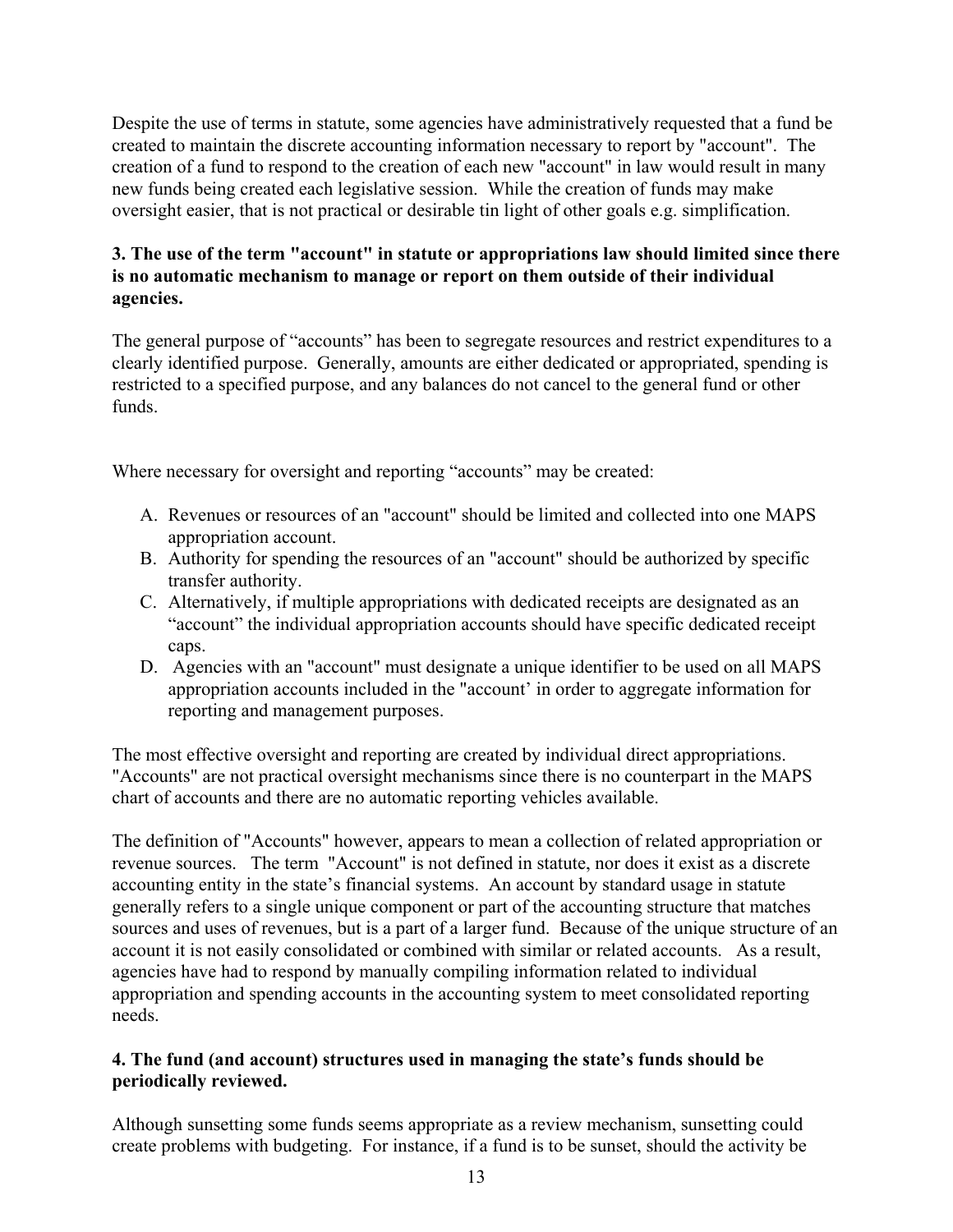consolidated by default to the general fund? It may be more appropriate for the legislature to have a scheduled review of all new funds or accounts that are created and that an affirmative decision is made as to their continuation or consolidation with other funds.

# **Oversight of activities should be most effectively accomplished by:**

- A. Direct legislative appropriations of specific dollar amounts to be used for specific programs.
- B. Placing dedicated receipts caps (spending limits) on non-direct appropriated activities.
- C. Periodic and systematic review of all new funds and accounts created by legislation after four years.
- D. Periodic and systematic review of all existing funds and accounts every eight years.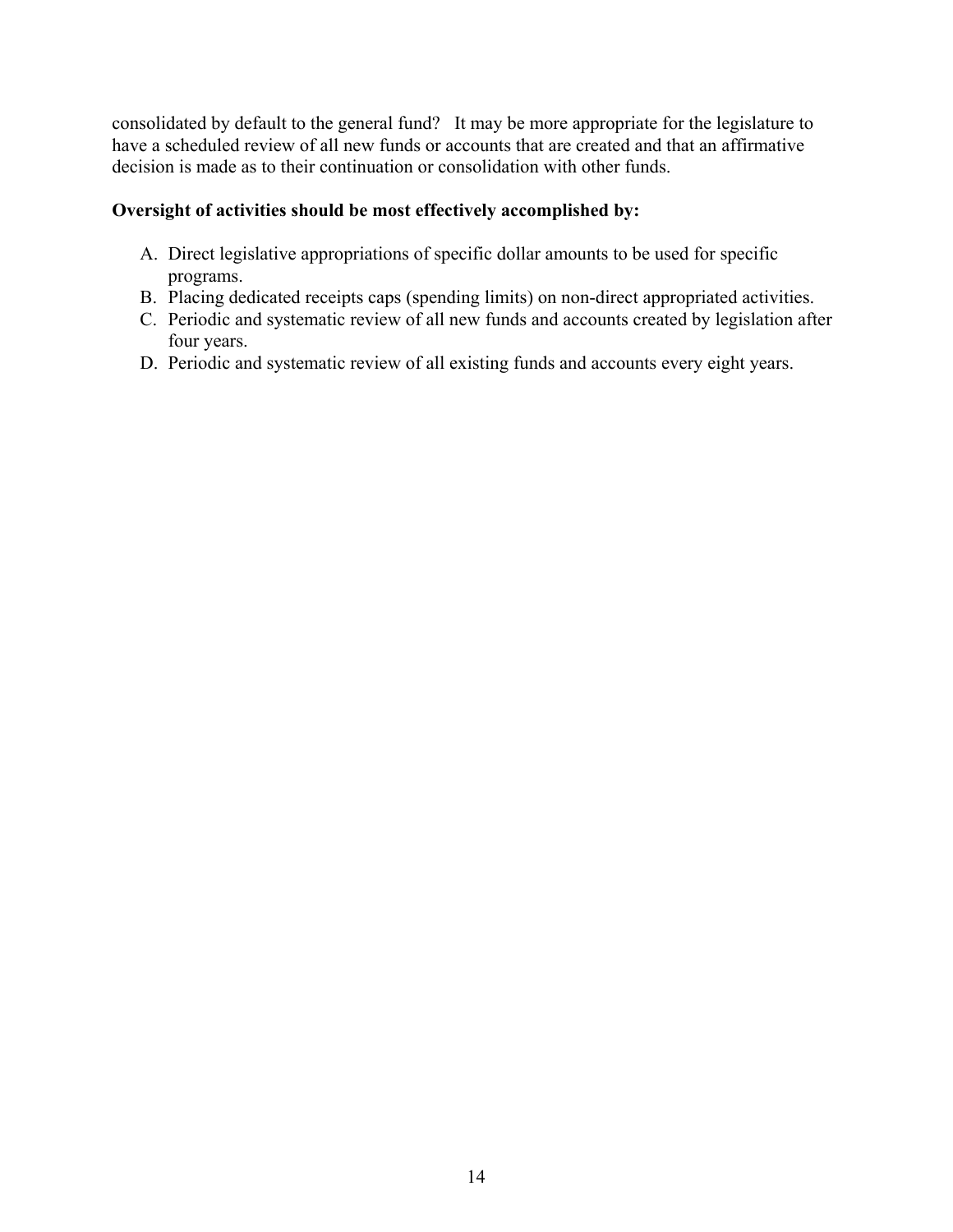# **Budget Rules**

These rules are drafted for the 2003 session. Dates and years need to be updated each year or biennium.

## **A. For FY 2004-05 budget presentations, the following apply:**

1. Base level appropriations for FY 2004 and 2005 must be consistent with previous end of session spreadsheets.

2. The Department of Finance (DOF) makes two types of adjustments to base level budgets. Technical base adjustments are those items that should already be accounted for in the legislative tracking spreadsheets. Technical base adjustments include those for one-time appropriations, biennial appropriations made annual, agency transfers, and similar items.

3. Policy base adjustments are not technical in nature and should be highlighted to make sure they are discussed. Policy base adjustments include inflation for salaries, rent changes, small agency operational expense, and attorney general costs.

4. Transfers between agencies are supposed to be technical base adjustments but in 2001, some of these base adjustments were not technical. In that case, they should be highlighted.

## **B. For FY 2006-07 budget presentations in 2003, the following apply:**

Cost implications for FY 2006-07 (tails) must be tracked.

1. Rules for tracking base level tails are:

a. The general rule is that funding for FY 2006 and 2007 is assumed to continue at the FY 2005 appropriated level unless some other level is specified.

b. Appropriations for programs that are codified in statute are always assumed to be ongoing unless the program is sunsetted or terminated on a certain date. Tails must be counted until the sunset date.

c. Appropriations for agency operations (agency staff, space rental, etc.) are assumed to be on-going unless otherwise indicated.

d. Appropriations for infrastructure and large equipment are assumed to be one-time. However, it may be helpful to clarify that these are one-time appropriations. Some portion of systems projects may be ongoing, that amount should be made clear.

e. Capital projects may have a positive or negative impact on future state agency operating cost. These cost implications should be evaluated when capital budget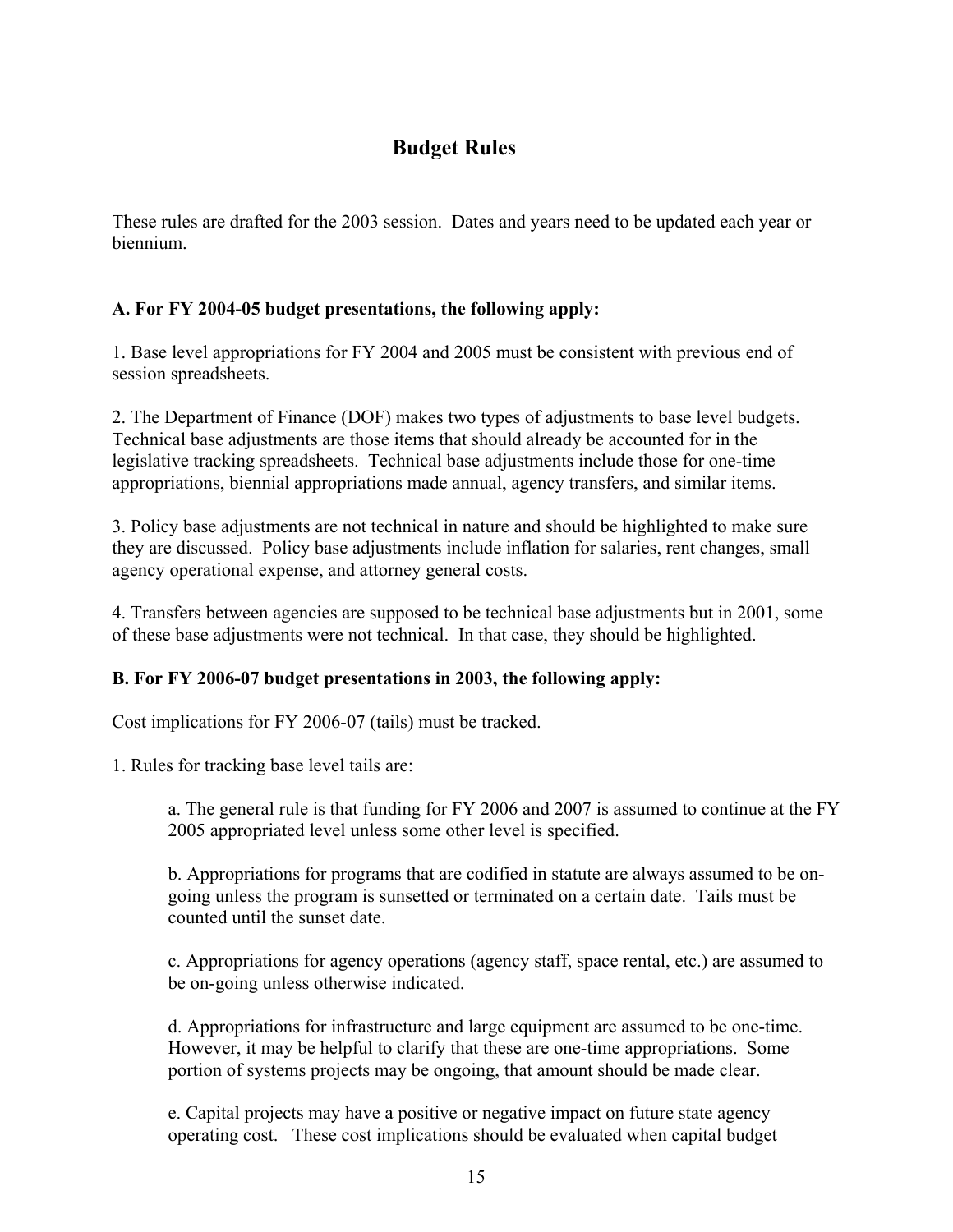requests are being discussed, especially in the finance committee or budget division that considers the agency's operating budget. Due to the time-frame of a capital project coming on-line, the actual cost implication on the agency operating budget may several years away. Planning estimates for operating costs should reflect that time-frame. However, capital budget related operating cost impacts should be tracked in the current biennium and the next biennium for projects recommended by the Governor and for projects recommended by legislative committees. If legislative committees disagree with operating cost estimates for specific projects, they should determine and track alternative estimates.

f. If the situation is unclear regarding the status of a program in FY 2006-07, language should be added to the bill clarifying status of the program's appropriation in future years. If some may think that an appropriation is ongoing and that is not intended, language should be added to clarify that the appropriation is one-time.

2. Rules for determining the base amount of tails are:

a. Appropriations for grants are carried forward in FY 2006 and 2007 at the level appropriated in FY 2005.

b. Biennial appropriations are assumed to continue at one-half of the biennial amount per year in the future unless indicated by other documentation (legislative tracking, implementation plans in statute or session law, etc.). A \$10 million appropriation made in FY 2004 but available until 6-30-2005 would be tracked as a tail of \$5 million in FY 2006 and \$5 million in FY 2007.

c. Appropriations for formulas that have open and standing appropriation language in statute are carried forward at the level needed to fund those formulas (including caseload changes and other factors) in FY 2006 and 2007.

e. Appropriations for formulas that have variables such as caseload or enrollment changes (forecasted formulas) are carried forward at the level needed to fully fund those formulas in FY 2006 and 2007.

f. If the rules listed in A-D above do not apply to an appropriation, or if there is any uncertainty about the status of an appropriation, or to ensure that an appropriation does not have tails or has limited tails, clarification language should be included as a rider with the appropriation. Examples of such rider language include:

This appropriation is one-time.

This appropriation is for fiscal years 2004 and 2005 only.

This appropriation is for fiscal year 2005 only.

Of this appropriation, \$xx are one-time.

The funding base for this program in fiscal year 2006 and 2007 is \$xxx per year.